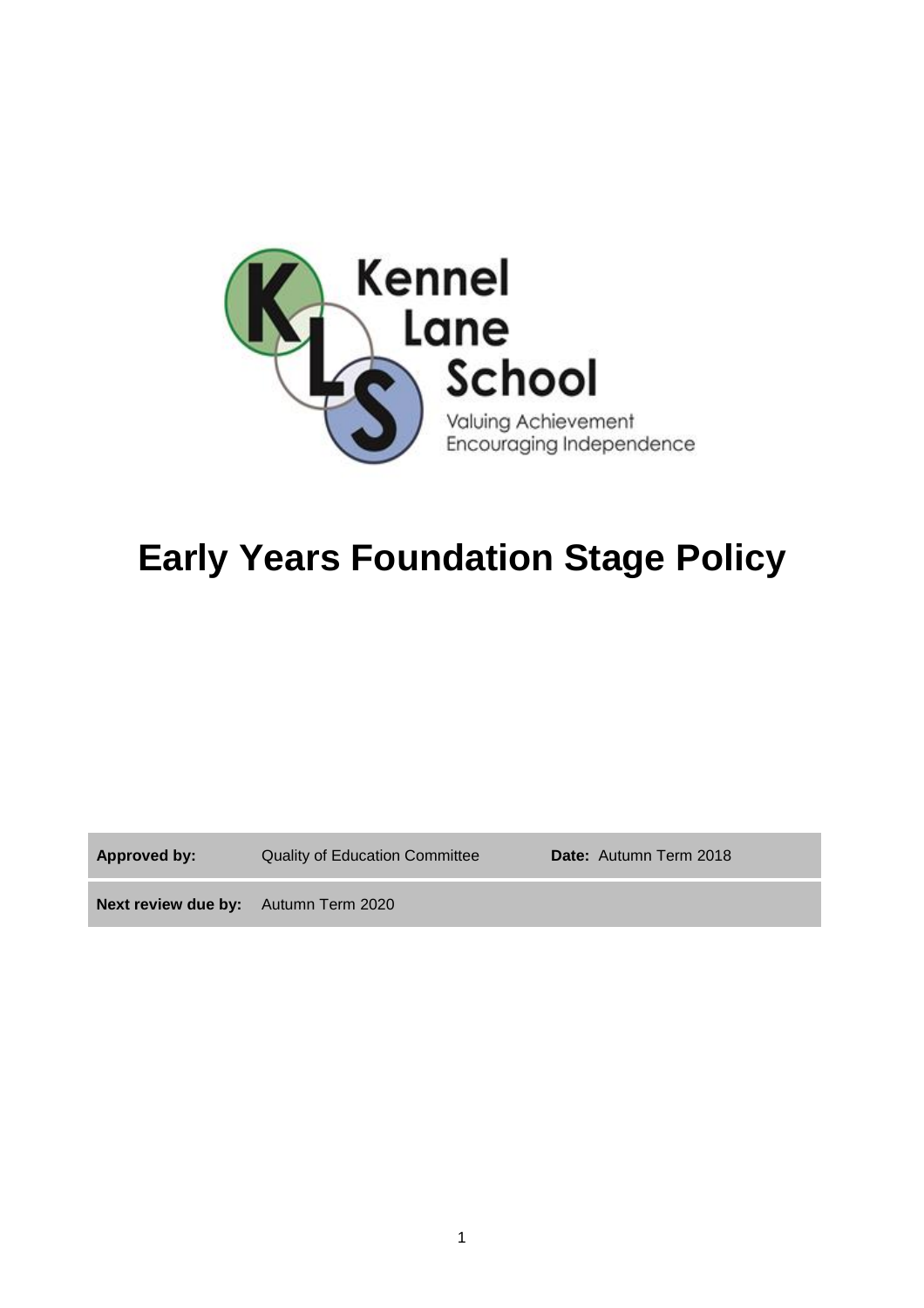## **Contents**

**1. Aims**

This policy aims to ensure:

• To provide quality learning experiences for all children. Learning will be through planned play and practical activities, which are structured, balanced and relevant to the child and related to the real world.

-----------------------------------------------------------------------------------------------------------------------------------------------

- To provide a broad and balanced curriculum which takes account of, and responds to, the children's individual and developmental needs, allowing them to make progress based on their different starting points.
- To ensure that all children have positive experiences of success in order to give them confidence and motivation for learning in the future.
- To enable every child to be included and supported through equality of opportunity and antidiscriminatory practice.
- To create a partnership with parents and carers to support and enhance the development of the children.

## **2. Legislation**

This policy is based on requirements set out in the [2017 statutory framework for](https://www.gov.uk/government/uploads/system/uploads/attachment_data/file/596629/EYFS_STATUTORY_FRAMEWORK_2017.pdf) the Early Years Foundation [Stage \(EYFS\).](https://www.gov.uk/government/uploads/system/uploads/attachment_data/file/596629/EYFS_STATUTORY_FRAMEWORK_2017.pdf)

## **3. Structure of the EYFS**

The Early Years Foundation Stage at Kennel Lane is a provision for children with special educational needs from age 2 ½ until the end of the Foundation Year (Year R). Until statutory school age, a child will attend on a part time basis. In Year R, they are offered a full time place.

## **4. Curriculum**

Our early years setting follows the curriculum as outlined in the 2017 statutory framework of the EYFS.

The EYFS framework includes 7 areas of learning and development that are equally important and interconnected. However, 3 areas known as the Prime Areas are seen as particularly important for igniting curiosity and enthusiasm for learning, and for building children's capacity to learn, form relationships and thrive.

The Prime Areas are:

□ Communication and language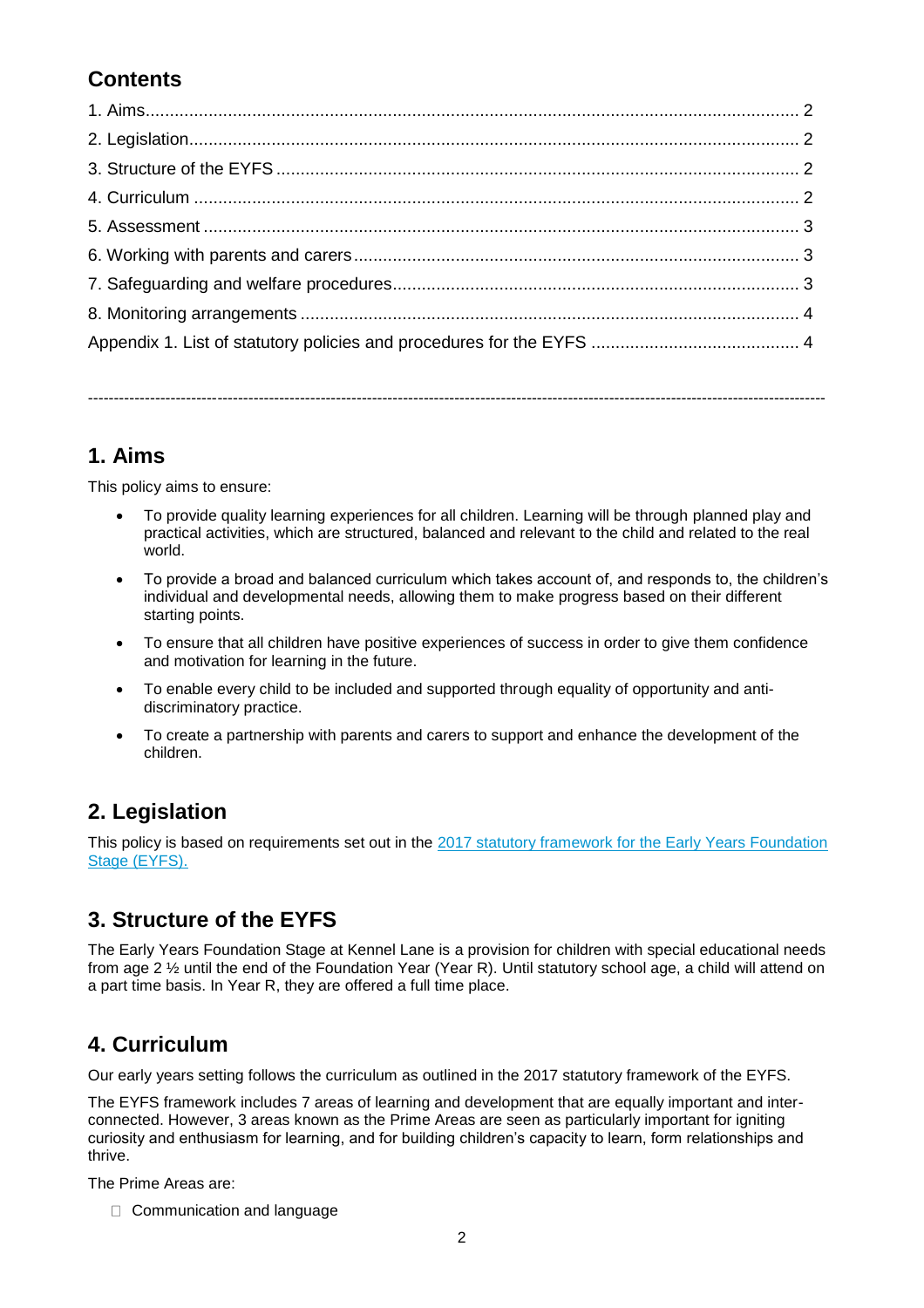- Physical development
- □ Personal, social and emotional development

The Prime Areas are strengthened and applied through 4 Specific Areas:

- □ Literacy
- □ Mathematics
- □ Understanding the world
- □ Expressive arts and design

#### **4.1 Planning**

Topics are planned on a three year cycle. Each topic identifies the Prime and Specific areas so that the children access broad and balanced experiences and all areas of learning are covered. Activities are planned on a weekly basis and incorporate both the inside and outside environments.

#### **4.2 Teaching**

Each area of learning is implemented through planned and purposeful play, and through a mixture of adult focused and independent activities. Staff respond to a child's individual needs, interests and stage of development, guiding their learning through warm, positive interaction. Whole group, paired and individual teaching is used to develop skills in all areas of learning.

### **5. Assessment**

At Kennel Lane, ongoing assessment is an integral part of the learning and development processes and informal observations, interaction with the child and feedback from all adults within the setting form some of the methods used. Assessment is linked to the Early Years Foundation Stage criteria. This is commenced shortly after a child enters school and their baseline level of development in each area of learning, is used to calculate individual targets. Progress, based on these targets, is recorded at the end of each term and is shared with the Assessment team in school.

Each child will have an Individual Educational Plan (IEP) identifying specific, measurable and relevant outcomes which are based on their EHCP. These outcomes are reviewed each term.

At the end of the EYFS, staff complete the EYFS profile for each child. Pupils are assessed against the 17 early learning goals, and the results of the profile are then shared with parents and/or carers.

## **6. Working with parents and carers**

We recognise that children learn and develop well when there is a strong partnership between practitioners and parents and/or carers.

Parents and/or carers are kept up to date with their child's progress and development through termly IEP meetings or Annual Reviews. They can contact staff at any time through the Home School diary, by phone or email via the school office.

Home learning sheets, based on the current topic, are sent each week and suggest how parents and carers can support and enhance learning at home. Participation is also encouraged through half termly "All Join In" sessions when parents and/ or carers join a structured activity with their child in the setting and have an opportunity to meet members of staff and other families.

Each child is assigned a key person who helps to ensure that their learning and care is tailored to meet their needs. The key person is responsible for collecting and annotating evidence of learning in a "Learning Journey" which is shared with parents and carers on a regular basis.

## **7. Safeguarding and welfare procedures**

Our safeguarding and welfare procedures are outlined in our Safeguarding Policy.